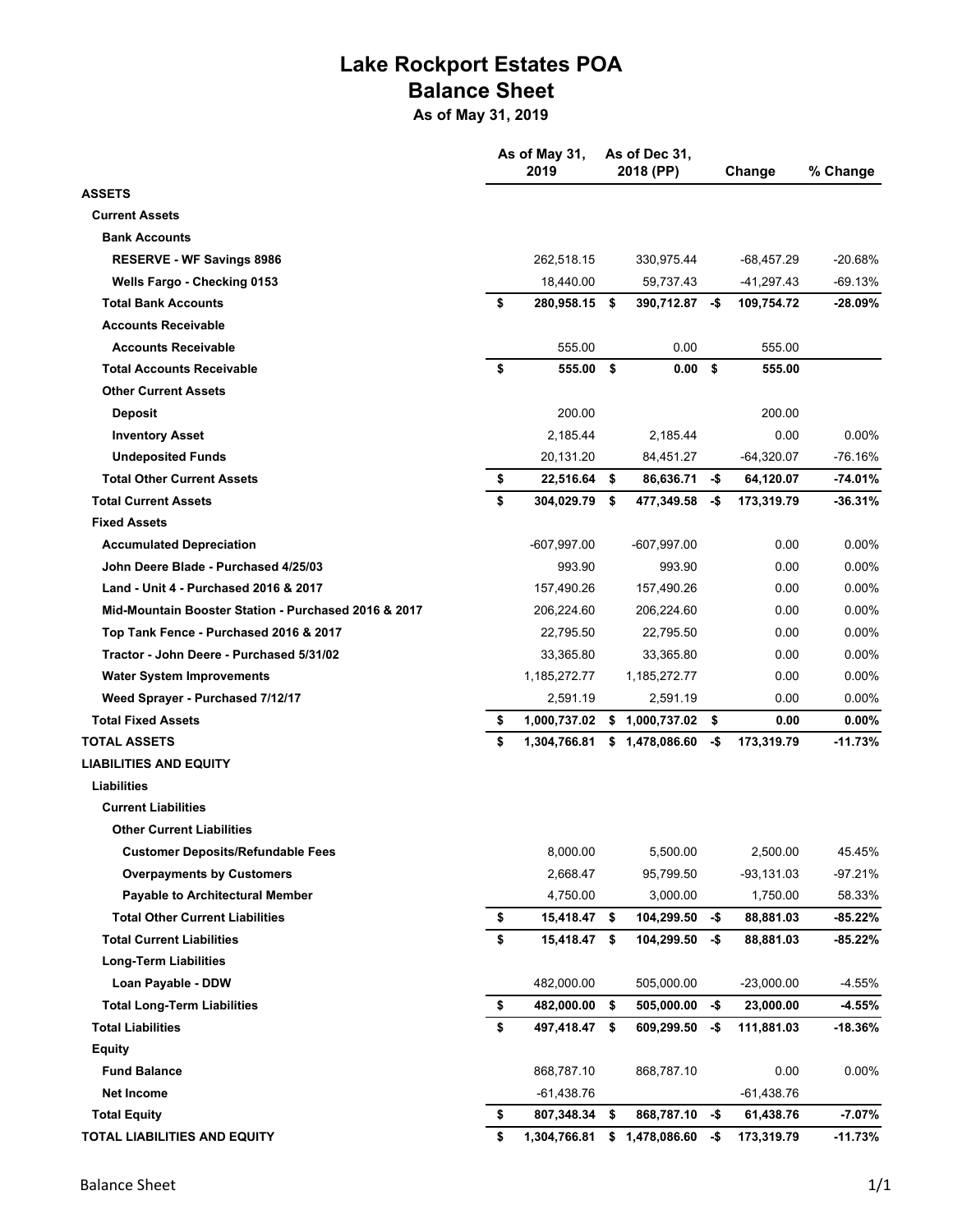## **Lake Rockport Estates POA Profit and Loss Summary**

|                                                |     | Jan - Dec<br>2018 | Jan - Dec<br>2017 (PY) |
|------------------------------------------------|-----|-------------------|------------------------|
| Income                                         |     |                   |                        |
| 0600 PRIOR YEARS INCOME                        |     |                   | 41.08                  |
| 0600W ANNUAL ASSESSMENT                        |     | 195,085.75        | 195,693.94             |
| <b>ADDITIONAL ASSESSMENTS</b>                  |     | 95,414.69         | 83,557.85              |
| <b>Unapplied Cash Payment Income</b>           |     | 5.00              | $-1,259.75$            |
| Uncategorized Income                           |     | 0.00              | 17,651.00              |
| <b>Total Income</b>                            | \$  | 290,505.44        | \$295,684.12           |
| <b>Gross Profit</b>                            | \$  | 290,505.44        | \$295,684.12           |
| <b>Expenses</b>                                |     |                   |                        |
| <b>A100 ADMINISTRATION</b>                     |     | 27,701.24         | 24,792.43              |
| <b>A200 AUTOMOBILE EXPENSE</b>                 |     | 2,639.72          | 1,771.06               |
| <b>B100 BANK SERVICE CHARGES</b>               |     | 5,061.13          | 3,317.14               |
| <b>B200 BUILDING MAINTENANCE</b>               |     | 1,028.18          | 3,500.00               |
| <b>C100 CAPITAL PURCHASE</b>                   |     | 96,482.00         | 88,761.00              |
| <b>C200 COMMUNICATION</b>                      |     | 1,243.07          | 3.455.91               |
| <b>D100 DUES &amp; SUBSCRIPTIONS</b>           |     | 620.00            | 0.00                   |
| <b>E100 EQUIPMENT MAINTENANCE</b>              |     | 164.59            | 0.00                   |
| <b>F200 FUEL/OIL FLEET</b>                     |     | 78.90             | 83.58                  |
| <b>G100 GATE EXPENSE</b>                       |     | 2,164.14          | 6,930.91               |
| <b>G200 GROUND SUPPLIES</b>                    |     | 0.00              | 92.69                  |
| <b>1100 INSURANCE</b>                          |     | 10,901.00         | 8,253.00               |
| <b>L100 LICENSES &amp; PERMITS</b>             |     | 15.00             | 10.00                  |
| <b>L200 LIEN ASSESSMENT RECORDING FEES</b>     |     | 90.00             | 164.84                 |
| <b>M100 MISCELLANEOUS</b>                      |     | 0.00              | 100.00                 |
| <b>M200 MOUNTAIN CLEANUP</b>                   |     | 855.67            | 386.17                 |
| <b>N100 NEWSLETTER EXPENSE</b>                 |     | 250.20            | 547.38                 |
| <b>O100 OFFICE EXPENSE</b>                     |     | 7,427.29          | 1,016.21               |
| <b>P100 PROFESSIONAL FEES</b>                  |     | 6,195.40          | 8,409.09               |
| R <sub>100</sub> ROADS                         |     | 40,327.67         | 43,361.49              |
| <b>S100 SECURITY</b>                           |     | 0.00              | 214.00                 |
| <b>S200 SIGNAGE</b>                            |     | 250.14            | 242.28                 |
| T100 TAXES                                     |     | 521.46            | 533.43                 |
| <b>U100 UTILITIES</b>                          |     | 11,309.88         | 12,515.19              |
| <b>W100 WATER METER EXPENSE</b>                |     | 31,038.11         | 2,972.38               |
| W200 WATER PARTS & SUPPLIES (SA5 Reimbursable) |     | 86.69             | 91.74                  |
| <b>W300 WATER SHARES</b>                       |     | 16,033.37         | 15,967.71              |
| <b>W400 WATER SYSTEM</b>                       |     | 152,617.70        | 10,728.92              |
| W405 DDW Reimbursable                          |     | 22,450.20         | 23,344.81              |
| <b>W500 WATER TESTING</b>                      |     | 250.00            | 571.00                 |
| <b>W600 WEED CONTROL</b>                       |     | 0.00              | 192.00                 |
| <b>W700 WATER CAPITAL IMPROVEMENTS</b>         |     | 6,443.50          | 0.00                   |
| <b>Total Expenses</b>                          | \$  | 444,246.25        | \$262,326.36           |
| <b>Net Operating Income</b>                    |     | $-$ \$153,740.81  | \$<br>33,357.76        |
| <b>Other Income</b>                            |     |                   |                        |
| Z100 Other Income                              |     | 198.52            | 198.41                 |
| <b>Total Other Income</b>                      | \$  | 198.52            | \$<br>198.41           |
| <b>Other Expenses</b>                          |     |                   |                        |
| <b>Z500 Tax Expense</b>                        |     | 0.00              | 37.05                  |
| <b>Total Other Expenses</b>                    | \$  | 0.00              | \$<br>37.05            |
| <b>Net Other Income</b>                        | \$  | 198.52            | \$<br>161.36           |
| <b>Net Income</b>                              | -\$ | 153,542.29        | \$<br>33,519.12        |